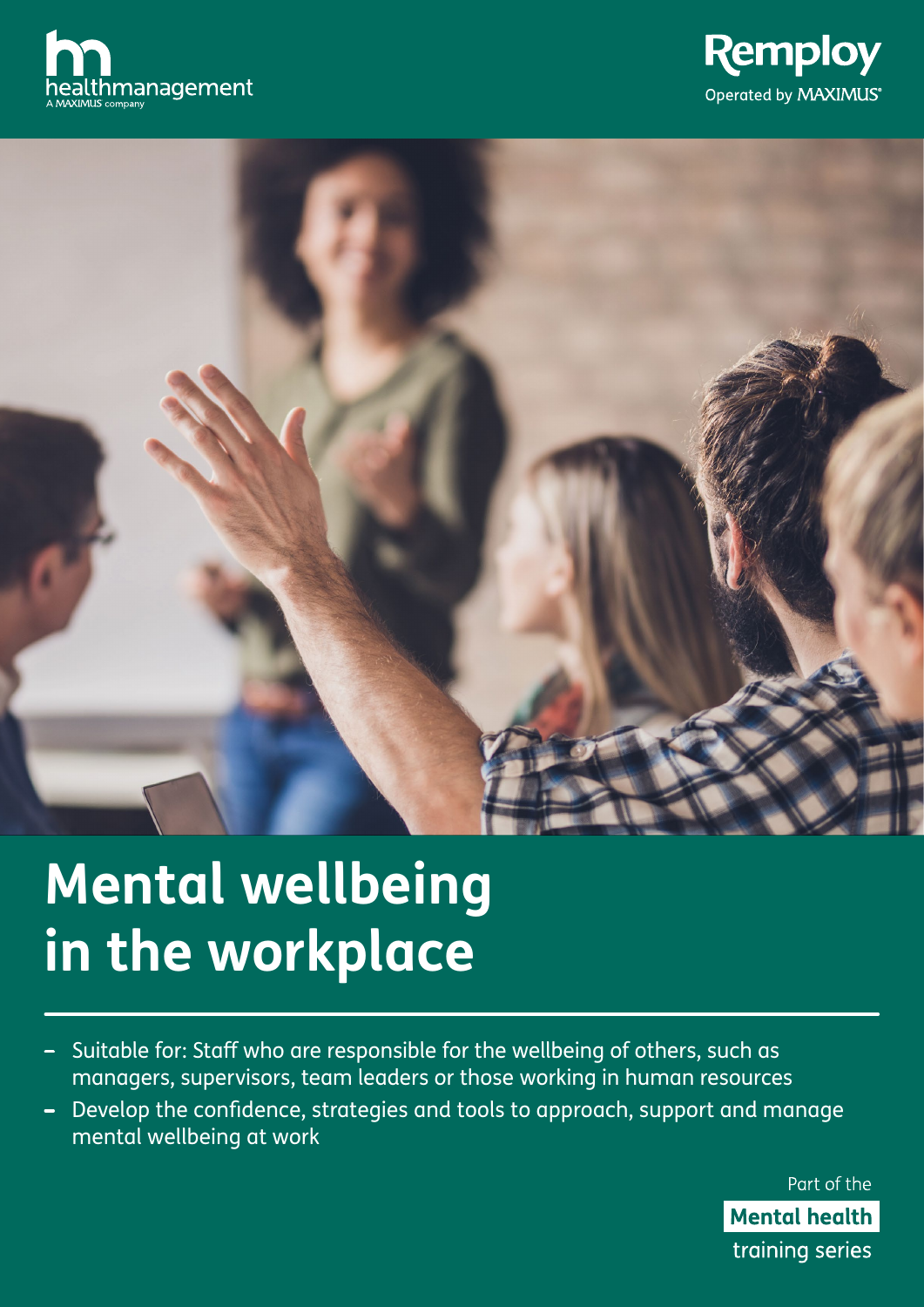

Did you know one-in-six of us will be affected by mental health at any one time - that could be up to 17 per cent of your workforce. Poor mental health costs UK employers an estimated £33-42 billion each year.

So developing mental health awareness can help you significantly reduce the cost to your business, through reducing absence and increasing productivity.

## **Do you:**

- Want your managers, team leaders and supervisors to have a broad understanding of mental health and its impact in the workplace?
- Want them to have more confidence in having conversations about mental wellbeing and have a range of tools and strategies to enable them to provide appropriate support to individuals?

**"**<br>The

The group activities and tasks were great, very interactive and required me to participate which enhanced my learning. There were clear objectives and useful tools. It was well delivered, easy to follow and understand.

> Kerry, Corps Security June 2019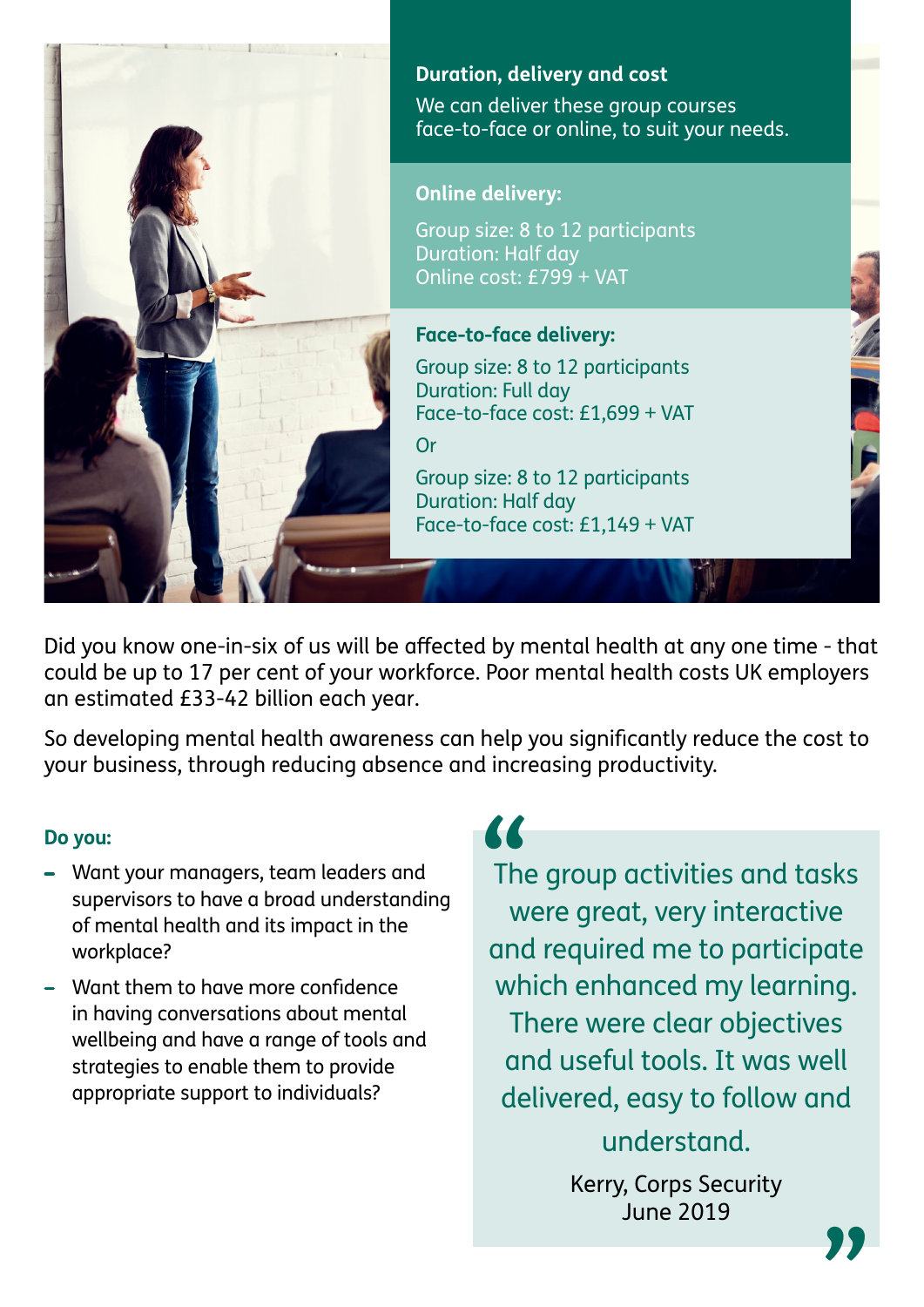#### **Course summary**

This session provides a broad introduction to the topics of stress, mental health and mental wellbeing.

We begin by looking at the signs and symptoms we could see if someone is struggling with their mental wellbeing or experiencing stress. We then take a brief look at a number of mental health conditions. Next we look at risk factors for developing poor mental wellbeing – considering both individual factors and work factors. In the second part of the session we discover a range of strategies and tools delegates can use back in the workplace to support mental wellbeing.

The topics are explored using a variety of group and individual activities to ensure delegates understand the content fully and can change their practice as a result.





## **Key topics**

- The four stages of the mental health continuum and some of the signs you might expect at each stage
- The relationship between pressure and stress and the main signs and symptoms of stress
- The effects of some common mental health conditions
- Risk factors for poor mental wellbeing
- The impact individuals and the organisation can have on mental wellbeing
- How to have effective and helpful conversations about mental wellbeing
- Suitable workplace adjustments and support services.